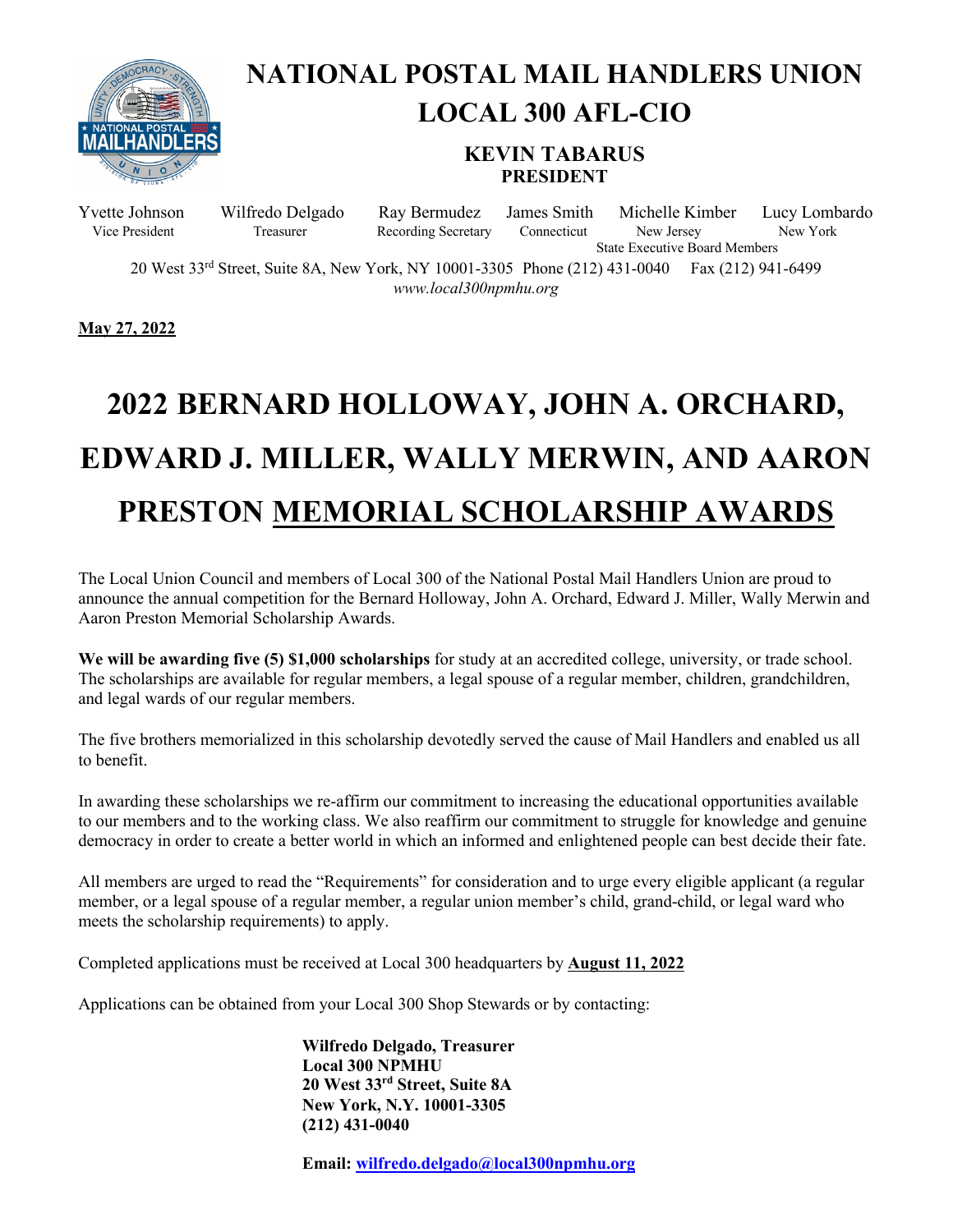### **REQUIREMENTS**

#### **2022 BERNARD HOLLOWAY, JOHN A. ORCHARD, EDWARD J. MILLER, WALLY MERWIN AND AARON PRESTON MEMORIAL SCHOLARSHIP AWARDS**

- 1. Applicant must be a regular member, or legal spouse of a regular member, a child, grandchild, or legal ward of a regular member of Local 300.
- 2. Applicant must be either:
	- a. a senior attending high school at time of application, (**graduating high school this year**)
	- b. currently enrolled undergraduate student at a college,
	- c. currently enrolled student at a trade school or,
	- d. an applicant to an undergraduate college or university, or trade school
- 3. Scholarship awards are for study at an accredited college, university, or trade school.
- 4. Each applicant must complete and submit a Local 300 Memorial Scholarship Award application.
- 5. Each applicant must submit an essay of approximately 250 words on the any one of the following subjects:
	- a. How can the Postal Service adapt to remain competitive over the next decade?
	- b. Why should people join Unions?
	- c. What should be the priorities of the NPMHU over the next decade?
- 6. Applicants should submit a copy of their official grades, high school transcripts, and their official Scholastic Aptitude Test Scores (SAT).
- 7. Applications, essays, grades, and test scores must be received at the Local 300 office on or before **August 11, 2022**.
- 8. Decision of the Judge(s) shall be final.
- 9. Local 300 reserves the right to publicize winning essays.

Applicants must submit complete applications and the required materials on or before **August 11, 2022**. *(Attach additional pages to the application if needed.)* The application will not be considered complete and will not be reviewed, until all the required information has been received. If the application is not complete by the deadline, the applicant will not be included in the applicant pool.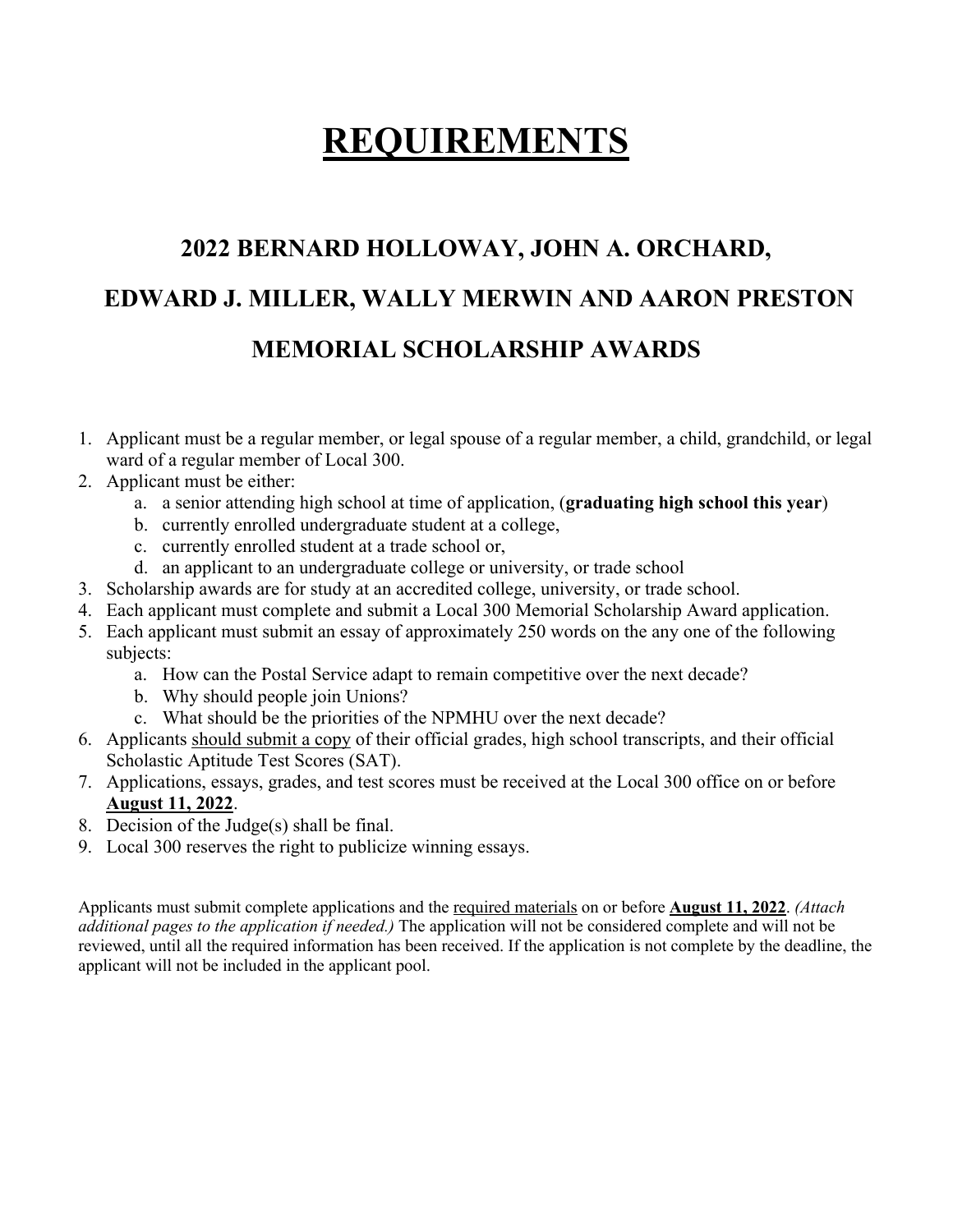### **APPLICATION**

## **2022 BERNARD HOLLOWAY, JOHN A. ORCHARD, EDWARD J. MILLER, WALLY MERWIN AND AARON PRESTON MEMORIAL SCHOLARSHIP AWARDS**

| <b>APPLICANT</b> |                                                                                  |
|------------------|----------------------------------------------------------------------------------|
|                  | Name:                                                                            |
|                  |                                                                                  |
|                  |                                                                                  |
|                  | Phone Number(s):                                                                 |
|                  |                                                                                  |
|                  | Relationship to member (son, daughter, etc.): __________________________________ |
|                  | <b>MEMBER INFORMATION (Parent, Grandparent, or Guardian)</b>                     |
|                  |                                                                                  |
|                  |                                                                                  |
|                  |                                                                                  |
|                  |                                                                                  |
|                  |                                                                                  |
|                  | Postal EIN #: $\qquad \qquad$ Finance #:                                         |
|                  |                                                                                  |
|                  |                                                                                  |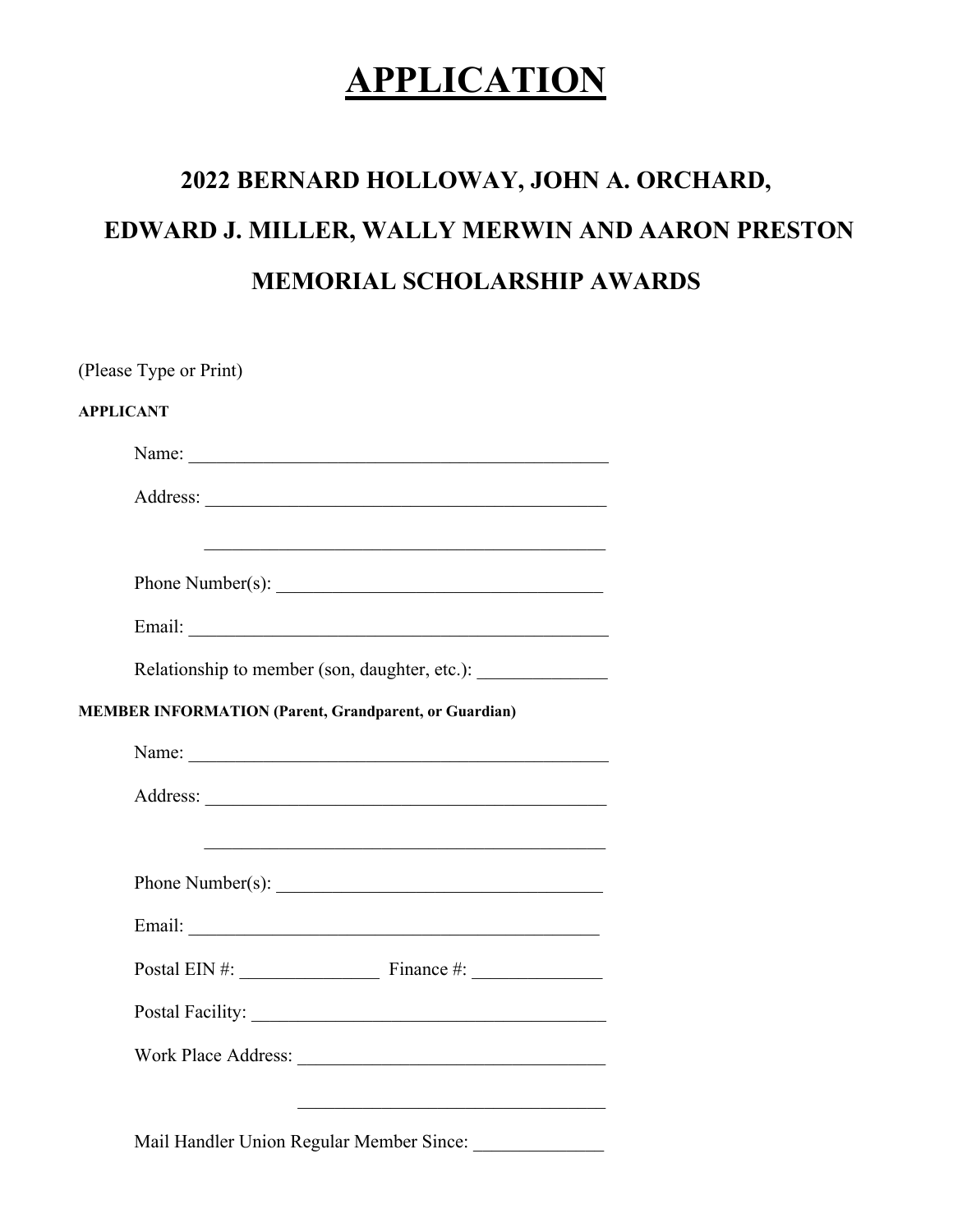#### **FOR APPLICANT**

List any Employment, Clubs, or Extracurricular Activity: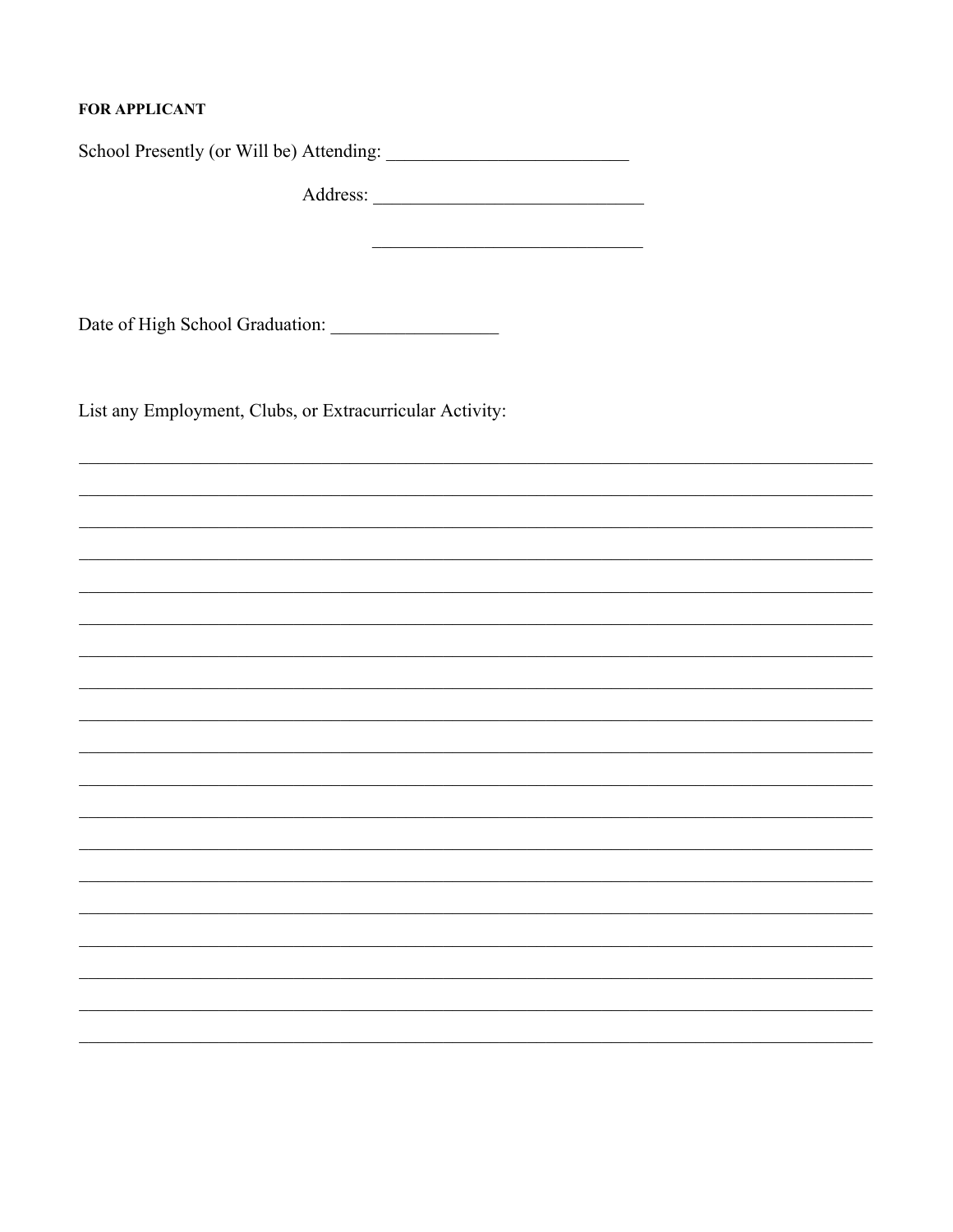Briefly describe yourself, your accomplishments, and your ambitions. Include any information you think would be relevant to the Judge(s) in rendering their decision.